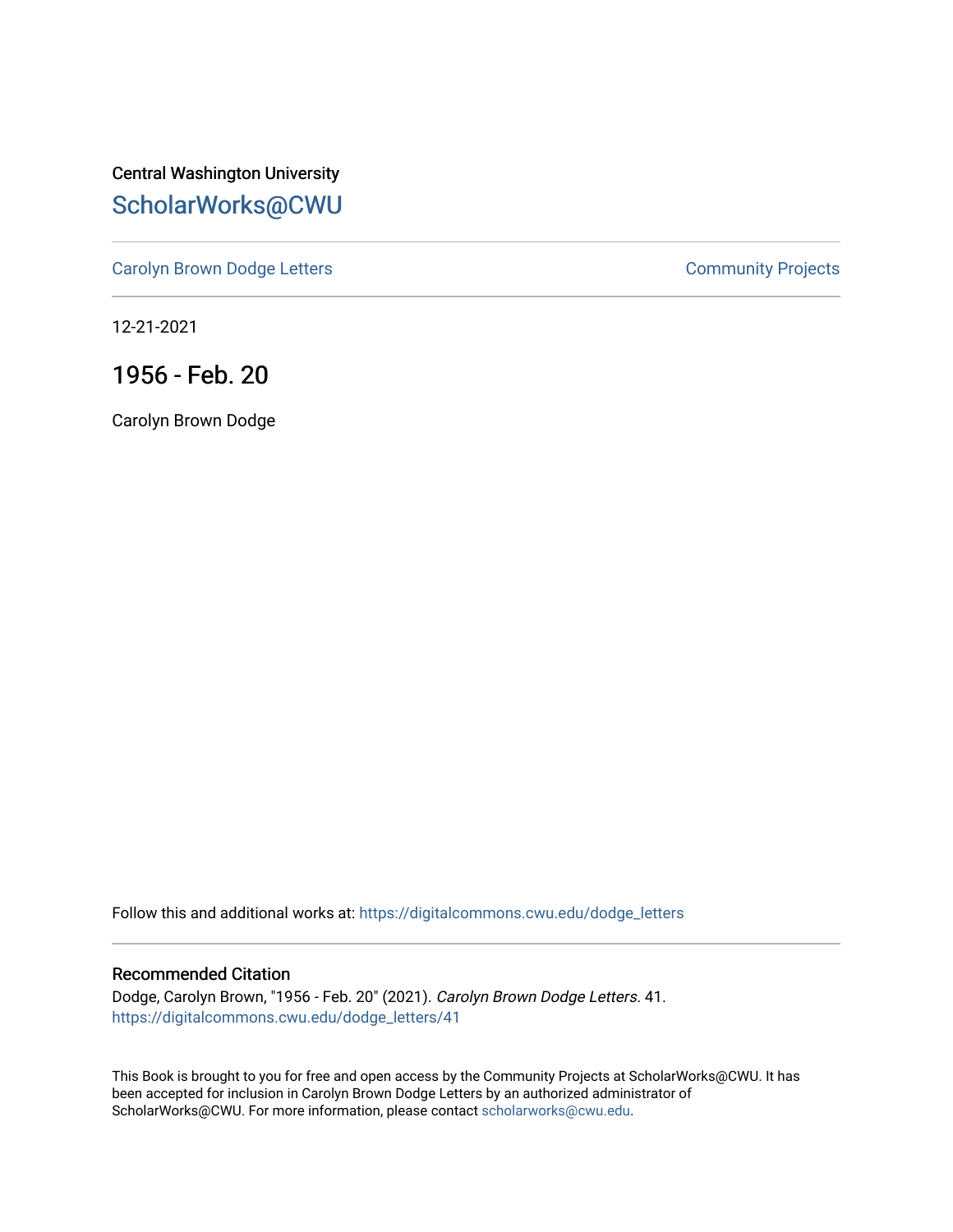### **Letter #2 (blue ink, yellow clip)**

**Envelope**

### Lotta 56

Mrs. E H. Robinson Route 1 Box 22. Sidney, Montana

### **Attached note**

# 1956? Bill transitioning to FT Bliss TX where Jack is

**Letter**

## Big Creek Calif. Sunday Feb 20<sup>th</sup>

Dear Folks - Will write just this sheet as I'm about out - in fact have only one more sheet from 200 given me at Christmas, so you see how I waste good stationary –

I was our til on o'c last nite and was three days in a home with two grade school children threw the week while the parents we in Los Angeles, so have had a full week and a full pocket book! But love the work am so glad I'm wanted.

 $Carl + Alice$  were here a week ago – They had had word from home saying John, Alice's brother, had a very bad attack - he's a diabetic – and had been found in dorm lying on the floor he lives alone - is 80+ but doesn't want to stay with anyone – her had recovered somewhere and was in hospital - but Alice felt they should go back soon - so came here sooner than they'd originally planned - we had a wonderful time. Harold and Edna went to Fresno to meet them took them on a long ride Sunday – and I think they were really thrilled – Alice expressed her appreciation over + over - said "this is the real thing – not man made sights" They had visited "Forest Lawn" but said they were not too impressed" spoke of seeing Knotts Berry Farm – but that would depend on how long they stayed. We had a note from Alice yesterday and she said they'd heard from a home neighbor saying John was in a "good place" - and was better but she said I don't know 'what place" and she didn't mention just when they'd return home the apt rented for the month – so will probably stay if they do not get bad news. I sent my letter to Mrs. Peters. I had a long letter from Mildred too and she talk quite a bit more but about the same too – said tho that Joe was planning to be married this summer

He is 19 and, the girl 18, some one he'd been especially interested in since 6<sup>th</sup> grade. Had a letter too from Naida wanting us to come there or they come here when it was a little more settled weather - have had rain  $+$  chilly time all week – wants me to stay a few days - now we think we may go this Tuesday as Harold has business in a town (Visalia) about 8 mi from Tulare and we can combine the visiting with the business Harold has a date with Dentist too Thursday. The latest from Carolyn said Bill had come home - so the boys won't be home together but – Bill is to be transferred to Ft Bliss where Jack is and are they thrilled about that.

Joan is on speaking routine constantly - some days speaks in three churches - was in Long Beach last we heard gad been in San Diego too but only for a day or two.